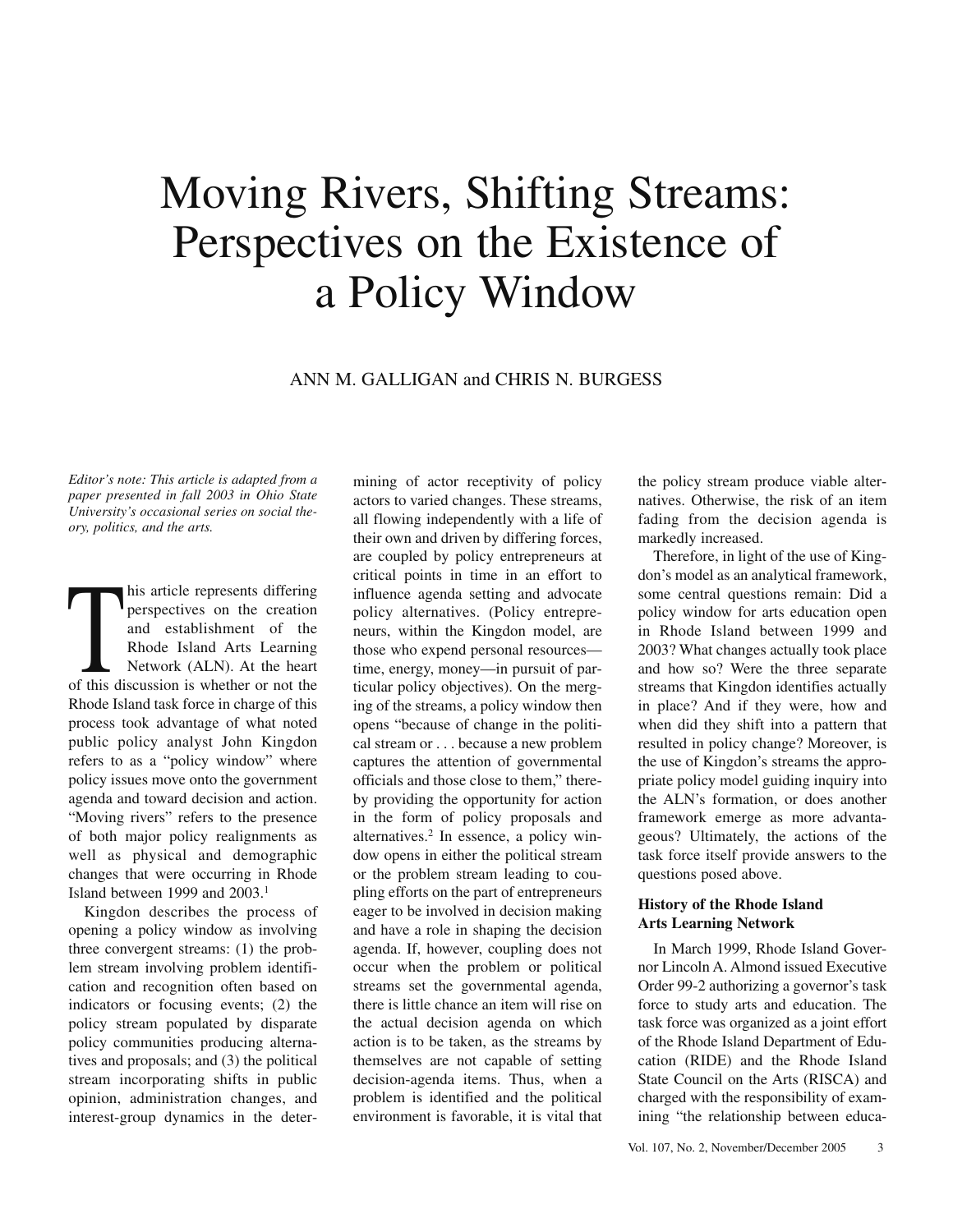tion reform and the arts, and to make policy recommendations on how the arts can have a significant impact on the educational agenda of Rhode Island."3 On full creation of the task force, Governor Almond commented,

The arts can . . . help prepare students for living in a diverse society, teach skills necessary to the workplace of tomorrow, and play a significant role in helping children develop the skills of literacy and a love of reading. Studying the arts allows students to understand the past, experience and derive meaning from the present, and envision and shape the future.4

The task force was made up of nineteen gubernatorial appointees from the arts, education, and business communities. Warren Simmons, executive director of the Annenberg Institute for School Reform at Brown University, was the chair. One of us, Ann M. Galligan, codirector of Northeastern University's Cultural and Arts Policy Research Institute, was the project director. The remaining eighteen members represented professional associations, arts disciplines, unions, school administrators, school committees, parent-teacher organizations, and teachers.

The task force identified four main themes, set as questions, at the outset that guided its deliberations.<sup>5</sup> The questions were instrumental in framing the task force's inquiry and in developing the vision statement, key findings, and stated goals. These questions included the following:

1. What role can and do the arts play in overall education reform?

2. What is the status of arts learning in schools and in community organizations? What is given, to whom, by whom, and to what effect?

3. What is the status of teacher preparation and training, both for arts educators and classroom teachers and for artists and community educators?

4. Is there a role for home and community in arts learning?

After holding panels and public hearings over the course of eighteen months, conducting field surveys, reviewing scholarly research, meeting with national leaders, and inviting public discourse

and dialogue, the task force submitted its final report, *Literacy in the Arts: A Framework for Action* (*LIA*), to the governor in April of 2001. The committee used a set of guiding principles framing its inquiry to inform the vision statement and allow for the development of findings and goals that identified problems with arts learning in Rhode Island. It also laid the basic groundwork for how such issues might be further addressed, largely in terms of expectations. Moreover, the committee put forth a set of recommendations in the form of strategies rather than specific policy proposals for the fulfillment of these goals and created a transition team and three design groups charged with advancing the process that the task force had begun but would not see through to the end, at least as a formal policy entity. Coordination of the transition team was shared by RISCA, RIDE, and the Rhode Island Office of Higher Education (RIOHE), a new addition to the formal agency coalition. VSARI (Very Special Arts Rhode Island) had been a player from the start, as well, and held an ex officio role in the creation of the conceptualization and the final plan and its oversight.

The vision statement of the task force reads as follows:

We envision a Rhode Island where all children and youth have access to rich and challenging arts learning opportunities in their homes, schools, and communities, thus enabling them to become more creative and critical thinkers, effective communicators, responsible citizens, and knowledgeable adults.<sup>6</sup>

The key findings of the task force include four major points (emphasis added):

1. Arts learning across home, school, and community is critical to the success of Rhode Island's "All Kids to High Standards" education agenda.

2. Currently in Rhode Island there is a *lack of equity* in physical and programmatic access to arts learning opportunities for children and youth, both in and out of schools.

3. The task force has found a *lack of strong, capacity-building infrastructure* that would support quality arts learning

opportunities for all young people across the state.

4. In spite of Rhode Island being artsrich, there is *no statewide coordination of arts learning* for children and youth across the sectors of home, school, and community.7

Finally, the task force outlined the following goals for K–12 schooling in Rhode Island:

1. All children and youth will have curricular experiences in school that will allow them to demonstrate proficiency in one or more art forms by graduation.

2. All children and youth will have ongoing access to community-based arts learning to enrich and extend their knowledge and skills.

3. All children and youth will have ongoing access to professional arts experiences that are school-linked and community-based.8

#### **Recommendations**

The task force also proposed specific strategies for fulfillment of its goals under the categories of resources, policy, professional development, and public awareness. It issued "recommended strategies," rather than articulating specific actionable policy recommendations, an important distinction. The primary thematic organization to these recommendations can be seen by the following report statement:

To meet its goals, the task force believes that the gap that exists between its vision and the current status of arts learning in Rhode Island must be addressed. The task force also recognizes that in order to reach its goals, there needs to be an unprecedented collaboration of the three worlds home, school, and community—in which young people live and learn each day. Therefore, the task force recommends an arts learning network to coordinate efforts incorporating home (parent/family involvement), school (K–12 education), and community (higher education, arts organizations, youth development agencies, and ethnic organizations). Established as a public/private partnership, the proposed network would facilitate public engagement, assist in aligning resources (public and private/state and local), and facilitate dialogue and action between and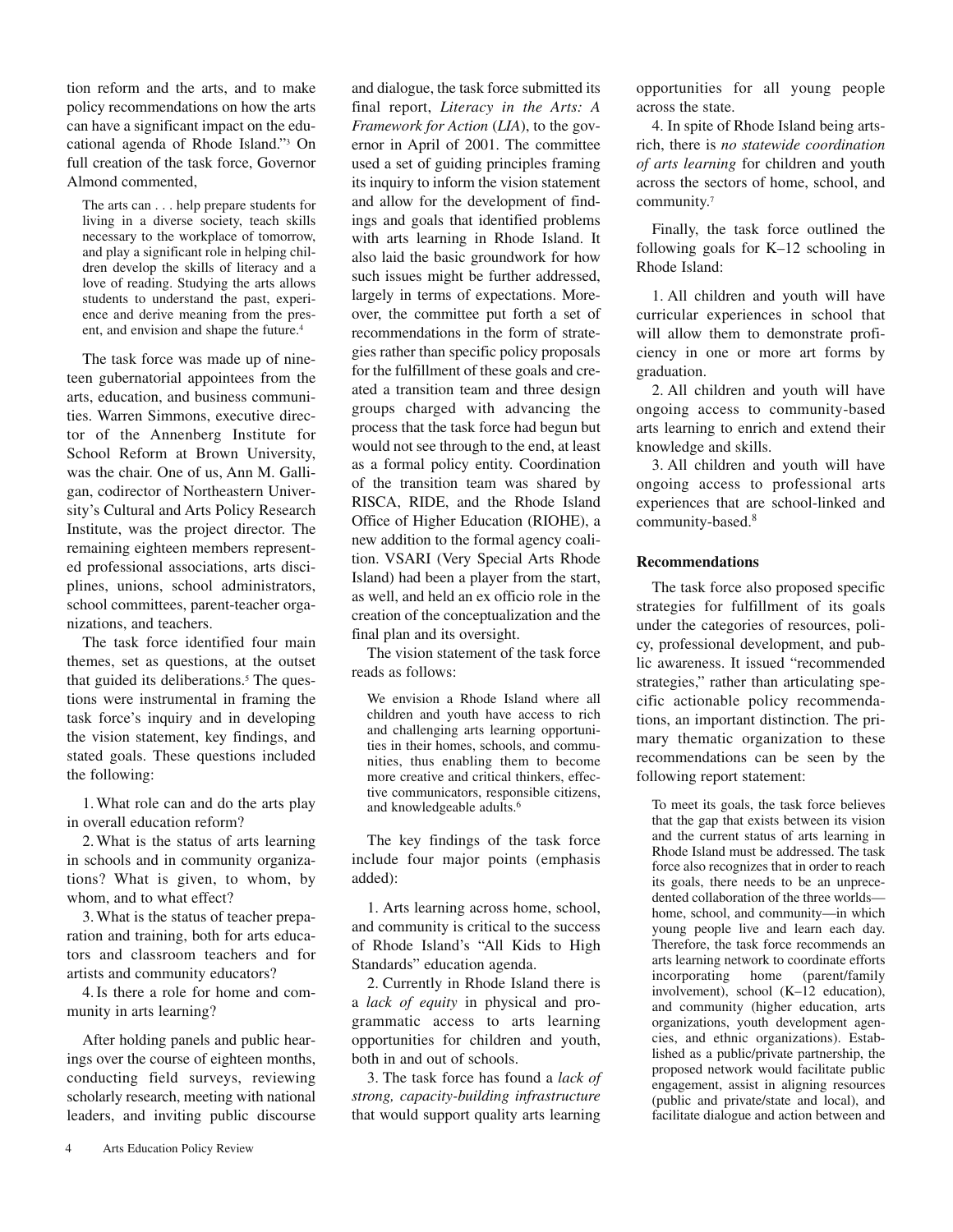among its partners, assisting them in serving their constituents.9

The recommended strategies or "activities" in the fulfillment of this statement included mapping resources, coordinating programs on the state and local level, increasing dialogue among communitybased arts programs, emphasizing standards, and creating greater professional development opportunities for those providing learning in the home, school, and community. At the behest of the task force, this work was to be done by a transition team "composed of a diverse set of stakeholders (representative of home, school, and community) and would function as a steering committee for the design groups."10 The transition team would have a twofold responsibility: (1) formulation of action plans, inclusive of measurable benchmarks, for the realization of the network's three goals; and (2) the establishment of the arts learning network that would then be responsible for implementing the action plan.

From one perspective, these steps might seem limited and an indication that the task force (whose term ended with the submittal of the final report) would not complete their charge. Those critical of the task force believed that little progress was being made toward the realization of the stated goals by the year 2008, in large part because the very people integral to the emergence of this issue on the policy agenda were seemingly not involved on a meaningful level.11 Critics perceived that responsibility for pursuing the goals detailed in the report had been passed to a transition team comprised mostly of volunteers who might not have the same time or passion as those originally involved.

From another perspective, however, the opposite held true. The task force report could be seen as a device allowing all of the major principals to remain involved since primary responsibility for the transition team and design groups was maintained by the agency coalition involved with the task force. Furthermore, significant progress has been made in the matching of recommendations to concrete actions by a wide range of the original principal actors and newly invested partners.

## **Current Status of the Rhode Island Arts Learning Network**

Where was the network in 2003, and had its goals been realized? For the most part, the network was alive and well, and its stated goals are moving towards realization. In the update of summer 2003, the network reported the following progress on its three goals.12

*Goal One: All children and youth will have curricular experiences in school that will allow them to demonstrate proficiency in one or more art forms by graduation.* 

The first step in the action plan was to advocate for change in the state's graduation requirement, which was successfully completed in January 2003. Organizations and individuals testified at the Rhode Island Board of Regents hearings on high school graduation requirements. They addressed the lack of equity and access to the arts as exemplified with the existing half credit requirement only for college-bound students, as well as other task force findings about the inequities of arts access outside of school. As a result, the Board of Regents passed a graduation requirement that, in section 5.2 reads, "Each student exiting a Rhode Island high school with a diploma shall exhibit proficiency in a common academic core curriculum that includes the arts and technology."13

This seemingly simple statement is a profound change in state policy and not just in the arts. The switch from a credit-based system to one of demonstrating proficiency is complex and will be ongoing over many years. Superintendents were required by June 2004 to submit their plans for meeting proficiency and other new high school regulations to Commissioner Peter McWalters. Students entering high school in September 2004 were the first class operating under the new regulations.

The Rhode Island ALN action plans were put into place to support these changes. For example:

• Four educator-artist-parent-student teams (in dance, music, theatre, and visual arts) have been working since January 2003 to define what this proficiency in the arts for "all kids" might look (and sound) like. The resulting document gave guidance to districts as they developed their plans to submit to the commissioner of education. The document was distributed in draft form for public feedback in fall 2003, with the final version ready by January 2004 on the newly-created Rhode Island ALN Web site (http:// www.riartslearning.net/).

• Additionally, the Rhode Island Department of Education has formed a professional network called "Graduation by Proficiency," open to anyone interested in the issue. The Rhode Island Arts Learning Network was featured as a resource at the first meeting in June 2003. All of the arts proficiency team chairs attended.

• Lastly, the Rhode Island State Council on the Arts offered grants to school districts to help with planning for the new arts graduation requirement. Funds are also being sought by the ALN to support proficiency implementation activities in the future. Although many questions still remain, and there is much work ahead, the planning committee reports that, "we are (amazingly!) well on our way to meeting goal one by the original target year of 2008."14

### **Future Goals**

*Goal Two: All children and youth will have ongoing access to communitybased arts learning to enrich and extend their knowledge and skills.* 

*Goal Three: All children and youth will have ongoing access to professional arts experiences that are school-linked and community-based.*

The ALN is now embarking on goals two and three. Meeting the first goal, proficiency, meant looking at what a student can demonstrate, whether the learning has been only in school, or also from the family and the larger community, a holistic "body of work." The change in graduation requirement honors the task force vision that all children and youth learn in the three worlds of home, school, and community. Although proficiency will be assessed by school systems, and schools must provide what is needed for all students to achieve proficiency, family, and community contribu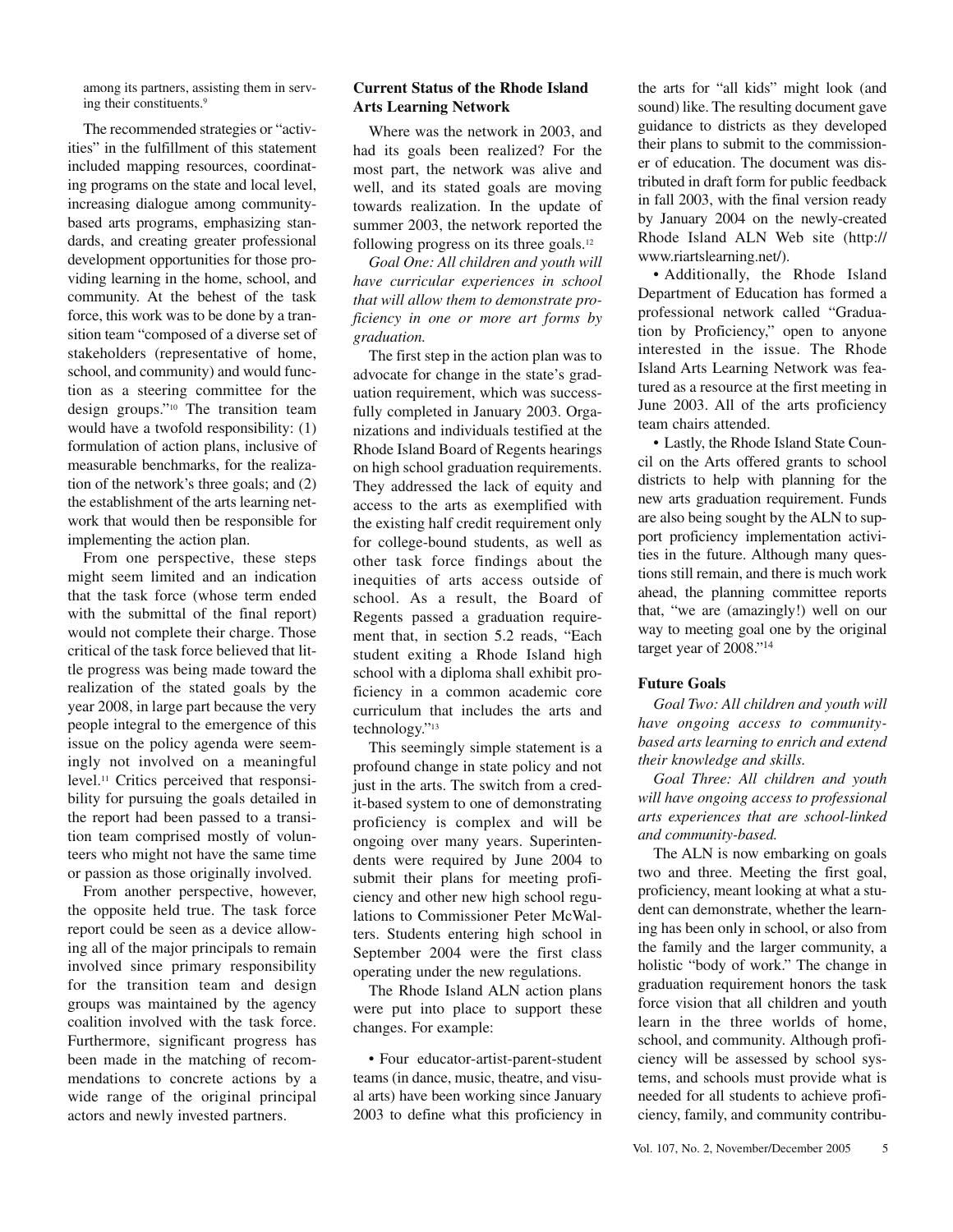tions are still an integral part of the picture. The ALN plans for goals two and three will support this integrated vision.

There are two network infrastructure components—human and technological. In early winter 2004, the network engaged (on a part-time basis) five regional arts learning specialists (RALS)—people around the state who are familiar with, and advocates for, arts learning. They serve as information resources to the public, help to coordinate arts learning in and out of school, and work individually and together to solve problems around equity and access. The RALS are now mapping their information on a public database that will become an integral part of the Rhode Island ALN's Web site. In addition, state-of-theart mapping technology is being used by the RALS to create a database of arts learning resources. This will enable a young person, a principal, an artist, a parent—any interested party—to call up varied levels of information about arts learning by geographic location and in visual and text formats. In addition, other players involved included the Rhode Island Office of Higher Education (one of the network's three state partners), colleges and universities, and community arts and educational organizations.

Professional development for arts learning providers (schools, arts organizations, social service agencies, individual artists, and so forth) will be ongoing. Funds are being sought for professional development that will address "best practices" in arts learning for children and youth. In keeping with the home/school/community model, these events will be geared to a variety of audiences—school-based arts educators, arts organization teaching artists, parents, and social service agencies. Arts learning providers will be contacted over the coming years to gain feedback on the "proficiency for all kids" document drafted by the three design teams and feedback on information on various arts programs for children and youth for the network database and Web site. In addition, input on the design and content of professional development institutes and feedback on how the ALN system of access to information is work-

ing will be sought so that the system can be modified as needed.

The transition team concluded their August 2003 update:

Our vision and plans are long-term. Like most large-scale policy initiatives, progress is slow and steady, with many challenges and occasional quick leaps forward. We will continue to grow, change, and succeed because of the political will and creative problem solving that each arts-supporting Rhode Islander brings to bear on behalf of "all kids." Our strength is our diversity of skills, opinions, and energy coming together in a coordinated vision. What we are doing is seen by many as a national model—what can happen when people cross boundaries and organize to serve children and youth. We look forward to another exciting year!<sup>15</sup>

## **What Really Happened: Did Streams Shift?**

As first introduced, at the heart of this discussion is whether or not the task force took advantage of what Kingdon refers to as a "policy window" where policy issues move onto the government agenda and toward decision and action. According to Kingdon, a policy window is an opportunity for advocates to push their pet solutions or to push attention to their special problems. Clearly, this is what happened in Rhode Island. Nevertheless, was it a true "policy window," or was it a "pre-window"—a foreshadowing for arts advocates and education reformers in beginning the public stage of the definition of an issue in an effort to create their own opening and to begin building a broad-based political constituency to support the solutions that they would eventually prescribe? Rather than taking advantage of an existing window, were they pulling together the policy community forged across the arts and education fields to identify issues and articulate their preferred solutions? Were they building their own form or frame for an anticipated policy window at the same time that they were creating the arts education panorama that would be visible "on the window's other side?" For those at the helm, the answer was that is precisely what they were doing.

However, there are also those who take the position that the task force failed to capitalize on the real or perceived policy window, an argument that perhaps has its roots in the series of events leading up to the creation of the task force. According to the report,

[T]he need to examine the role of the arts in education reform was raised at the Brown University/*Providence Journal* Public Policy Conference on the Arts, held in 1997. As a participant, . . . Governor Almond and several members of his cabinet articulated the need for a more systematic look at how the arts are serving the public purpose in Rhode Island, including the area of education.<sup>16</sup>

Indeed, it was at this time that RIDE Commissioner Peter McWalters highlighted the need to assess the manner in which the arts could meaningfully be effective in "changing the face of education in Rhode Island."17

Other forces were also at work. Indeed, the actual genesis of the task force likely lies in an earlier American Assembly for the Arts gathering, exploring the issue of the arts and public purpose. The 1997 American Assembly had given advocates a way to approach policymakers with issues other than censorship and lack of funding. In fact, the work of one of us, Ann M. Galligan, was instrumental in the shift of policy focus at the follow-up meeting at Brown, from censorship issues to an exploration of the arts and the public purpose; this was a direct result of participation in the American Assembly. Additionally, Randall Rosenbaum, executive director of RISCA and a member of the governor's cabinet, and Sherilyn Brown, RISCA education program director, were heavily involved, as well as McWalters and Richard Latham, RIDE education policy specialist.

Accordingly, these primary actors spent a considerable amount of time creating an appropriate forum for discussion of the issues surrounding arts and education. The Brown/*Providence Journal* conference featured evening speakers who presented the national perspective, some of whom were de facto ambassadors from the American Assembly, such as cochairs Alberta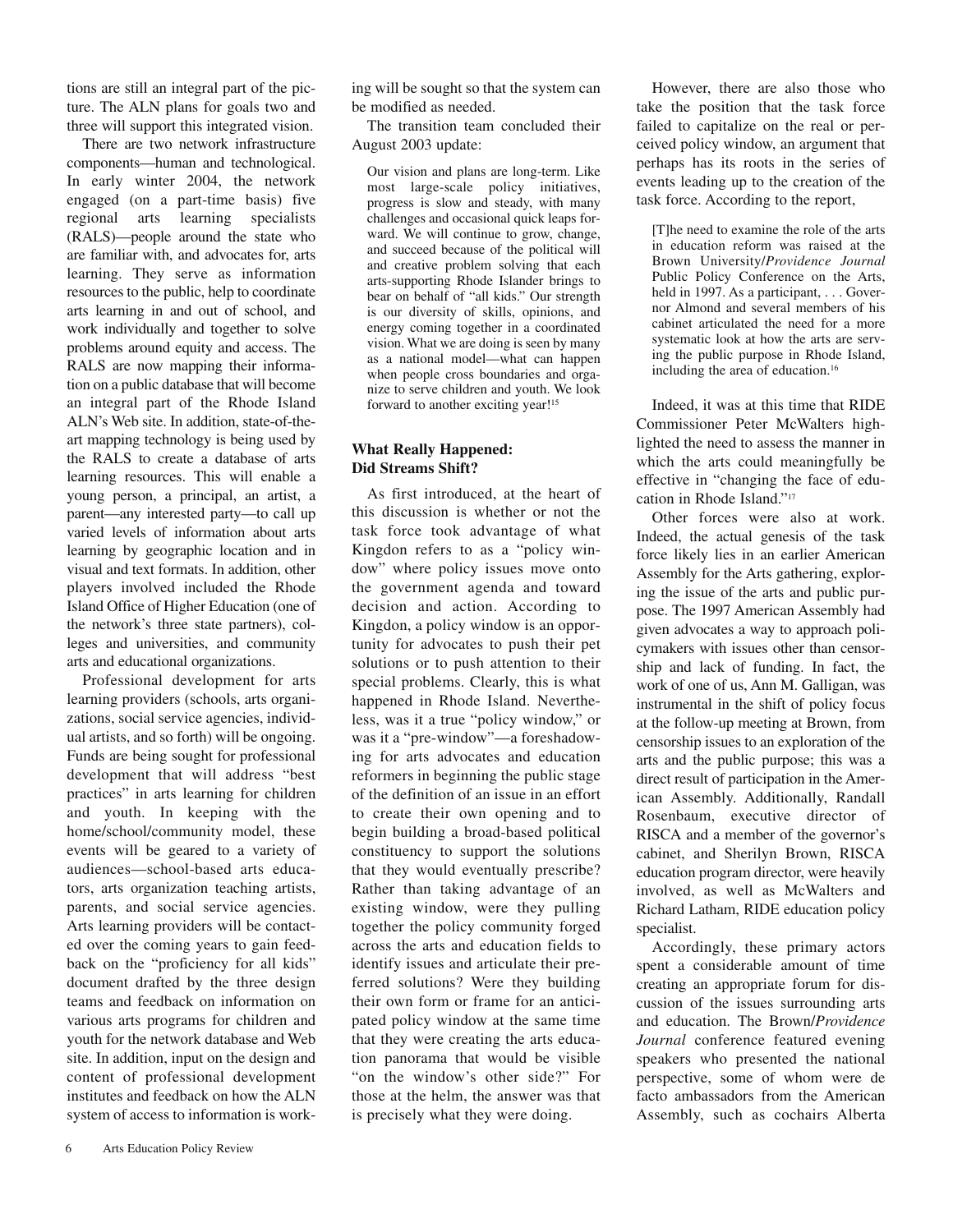Arthurs and Frank Hodsoll as well as research director Margaret Wyszomirski. The morning sessions explored local issues and concerns. In effect, what was happening in Rhode Island, and elsewhere, was a climate shift away from previous political animosity towards the arts and apathy toward the value of arts in education. Governor Almond was receptive to this climate shift, and McWalters, in particular, was willing to explore ways to use the arts to effect school reform. In addition, the governor, a Republican, was about to serve a final term in office and, thus, had no political trepidation in championing the arts. At this juncture, there was no political or financial cost for either in taking a position favorable to the arts, particularly arts education. In fact, McWalters could gain a great deal from such a stance, as he was then about to assume the national role of president of the Council of Chief State School Officers.

For many, these circumstances clearly appeared to signal that a policy window of opportunity was opening as two influential political actors were expressing open receptivity to the issue at hand by coupling it with a seemingly more pressing problem, education reform. An opportunity seemed to be emerging at this point for arts education advocates to link themselves to school reformers, with significant backing from well-placed political actors friendly to the idea that the arts can have a meaningful role in this reform. Despite the seeming public perception of the arts as a secondary policy issue to education, both the governor and members of his cabinet clearly expressed a willingness to concede an important role to the arts in education. An argument may be made at this point that an education window had been opened and the agenda reordered. The arts in this situation were seen as an answer to a perceived problem—that of inequitable schools and failing children—and political support might be secured. Thus, critics of the task force might argue that a window of opportunity had opened in the political stream and might easily be coupled with the problem stream, thereby allowing for substantial policy change through the generation of actionable policy alternatives, a situation not capitalized on by task force members.

### **But Was a Policy Window ever Created?**

The issue of the arts' relationship to school reform was clearly on the table. Defining an issue, however, is different than defining the subsequent problem or problem sets that need to be addressed, much less their probable solutions. In many ways, the issue was clear; but there were multiple problems that the task force was addressing simultaneously, and, as critics argued, the agenda was vague as a result. Issues of access and equity, shifting demographics, the increased diversity of the Rhode Island school population, and the need to better understand the nature of arts learning loomed large on the task force agenda. Before concrete recommendations could be formulated, there first needed to be greater consensus on what the problems at hand involved. Arts educators saw one burning set of issues; arts organizations and school administrators saw another. Even the vocabulary that the task force members shared reflected the need for increased dialogue and consensus. For example, one member representing parent-teacher organizations objected to the notion of "proficiency," fearing that her own children had little arts talent and would not be able to graduate from high school if these recommendations passed.

Nevertheless, the arts education/ school reform alliance was a powerful one in Rhode Island, as it was increasingly across the nation. This situation is best exemplified in the three main "bedfellows" serving as task force chair and the two conveners. Warren Simmons, director of the Annenberg Institute for School Reform at Brown University and chair of the task force, was passionate about school reform and positive youth development; he was, however, a late convert to the value of the arts in achieving these goals. McWalters was deeply enmeshed in issues of school reform and was open to the arts as an engine of change. Rosenbaum was a champion of the arts and open to partnering with education forces to realize the goals of a richer arts environment in the state for

all citizens, including children and youth. Although coming from different vantage points, all three were open to defining the problem in a way that served the needs of their various constituencies. The fourth partner, William Holland, commissioner of higher education (and his deputy, Nancy Carriuolo, who became a major player), also saw the need to broaden the scope of the problem to include teacher training and preparation. Finally, the major arts institutions and teachers unions were willing participants in helping to define the framework for future action. The group, however, did not feel there was enough consensus on specific action steps to push their agenda.

Thus, the main challenge for those involved was not only how to define the problem in a way that resonated with all involved, but also how to move the third stream into place: developing and advocating a feasible solution. Rather than prescribing fast action steps that had not been fully vetted, the task force chose to slowly define and articulate the problems and to build a strong political constituency of politicians, decision makers (elected officials, principals, superintendents, teachers, unions, arts organizations, artists, parents, students, and friends) receptive to recommendations resulting from this process. In effect, faced with the fragmented and formative nature of the arts education policy community in Rhode Island at the time, the task force was forced into a position of primary de facto policy community, a role that they were unprepared to take on. Given the time frame, the task force unanimously opted to turn creation of specific action steps over to another body, along with the guiding principles they had developed.18 This decision, although vulnerable to criticism, served two primary purposes in retrospect: (1) policy alternative generation and debate was given time to take shape through the inclusion of a broader constituent base; and (2) this constituent base has taken more formal shape and is truly emerging as a maturing and cohesive arts education policy community.

Although some observers felt the task force lacked a clearly defined problem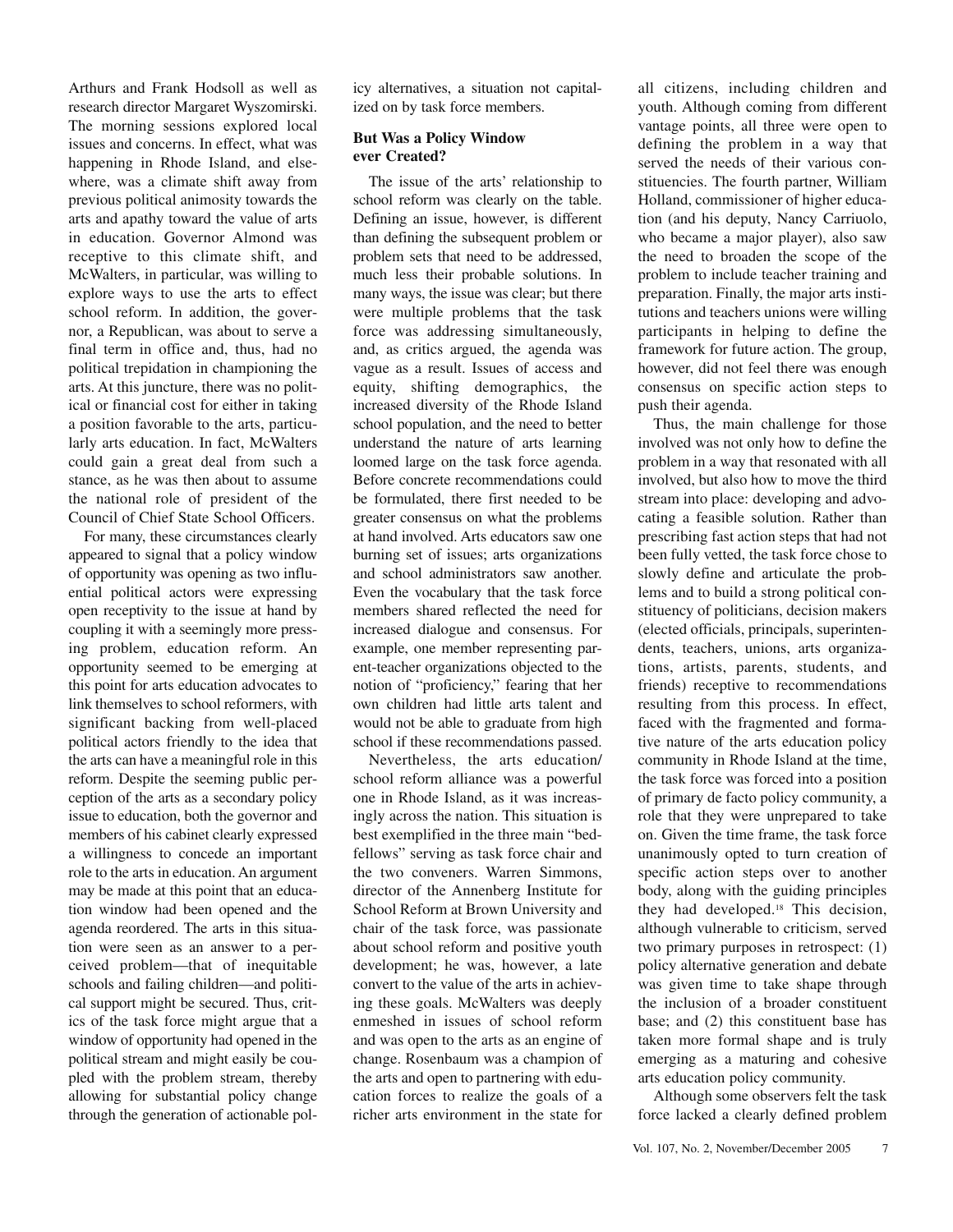statement in the *LIA* document as well as any meaningful problem solving or alternative formulation, the three principals, now a team of four with the active participation of Deputy Commissioner of Higher Education Carriuolo, felt they had set the stage for a smooth transition to the next phase of making arts learning a reality in the lives of Rhode Island children and youth with the involvement of an expanded constituency. This constituency could now create meaningful recommendations with realistic and measurable goals. Indeed, although there is no true problem statement framing the *LIA* report, there are definitive problems laid out in the findings: inequitable arts learning opportunities and an ineffective arts learning infrastructure on both a local and state level.

However, there is little question that the task force's *LIA* report falls short as a direct stimulus for policy making, at least through a short-term lens. No action plan is presented, only a call for a transition team to create such a plan. It seems to establish a policy framework rather than providing a policy document capable of stimulating change or motivating policymakers. Problems are presented, but actionable solutions are noticeably absent. So how can the view that the ALN is moving steadily forward be reconciled with the view that the *LIA* report is flawed? One might safely conclude that the *LIA* is not sufficient as a policy document since the primary problem to which it links itself, statewide arts learning deficiencies, is not resolved through the goals and recommendations. Moreover, critics felt the main players had abandoned the effort by relinquishing policy control to the transition team. Yet, in the eyes of the principals, the process was on track and they were firmly in control. In fact, they were largely responsible for determining that the original task force could not produce meaningful recommendations for action within the established timeframe. As a result, they had two options available: expand the timeframe for the original task force or create a plan for a second phase, where an expanded body would produce the action steps needed.

Option two was deemed desirable for a number of reasons. First, the governor would soon leave office and the task force felt it needed to give the existing administration a political "win," while avoiding specific recommendations and policy actions so the next administration could take ownership of the initiative. Second, they understood that the original task force could produce a meaningful plan for future action that had considerable approval from all constituent groups, having done an effective job in "softening up" the public as well as the opposition while also building an effective policy community, but that it needed more time to develop specific action steps and solutions to the problem that it had finally defined.

The ALN guiding principles (see sidebar) recognized that there needed to be institutional "buy-in" and an organizational infrastructure in place to move forward. The task force was housed ostensibly under the Rhode Island Arts Alliance, a loose affiliation of arts educators under the umbrella of its Kennedy Center parent. Once the executive order establishing the task force expired, it had no official home or institutional structure to support it—financially, administratively, or otherwise. As both Brown and Latham were long-time staff members of their respective organizations— RISCA and RIDE—and Carriuolo was well positioned as deputy director at RIOHE, it was a natural extension to move the "entity" under the umbrella of these three state agencies. Now, Brown, Carriuolo, and Latham could work in their official capacities to ensure the transition would take place, further institutionalizing the infrastructure needed for policy change.

### **Policy Windows and the Task Force**

As Kingdon observes, "Predictable or unpredictable, open windows are small and scarce. . . . The scarcity and the short duration of the opening of a policy window create a powerful magnet for problems and proposals."19 Windows may close for a variety of reasons including ineffective action, no action taken, a change in actors, a passing of events which framed the window origi-

### **ALN Guiding Principles**

- Arts learning inside homes, schools, and communities is critical to the success of Rhode Island's "All Kids to High Standards" education agenda.
- The arts provide children and youth with a variety of learning strategies to meet high standards in the arts and other subject areas.
- The arts are a basic form of literacy in the twenty-first century. The ability to understand and communicate is based on both verbal and nonverbal systems of symbols. The ability to read music or a text, analyze a poem or painting, design a Web site, and create a dance or play are invaluable tools for communicating.
- Comprehensive learning in the arts can make a significant difference for all children and youth, especially those from low socioeconomic backgrounds, helping them to achieve at higher levels than they could without the arts.
- The arts allow children and youth the opportunity to frame an understanding of their own cultures and that of others, an important part of living in our increasingly diverse society.
- School-to-career opportunities in the arts provide students with skills and knowledge that lead to job-readiness for the expanding fields of communication-based, creative industries.
- The arts foster the multilevel literacy needed to thrive in a rapidly changing global economy, thereby providing students with the necessary skills of teamwork, problem solving, and creative thinking.
- The arts provide children and youth a vehicle for personal transformation by opening their minds and stimulating their imaginations to see possibilities for living meaningful lives.
- The arts have the potential to align the educational roles and resources of home, school, and community by providing children and youth with intellectual, social, and emotional support.
- The arts are essential for developing the whole person and can be a critical tool for positive youth development.

*Source*. Rhode Island Arts Learning Network.

nally, or the lack of viable, actionable policy alternatives. This is not to say that there is certainty in perceiving the opening and closing of windows. Indeed, there is often disagreement among actors, though healthy debate can often move the process forward.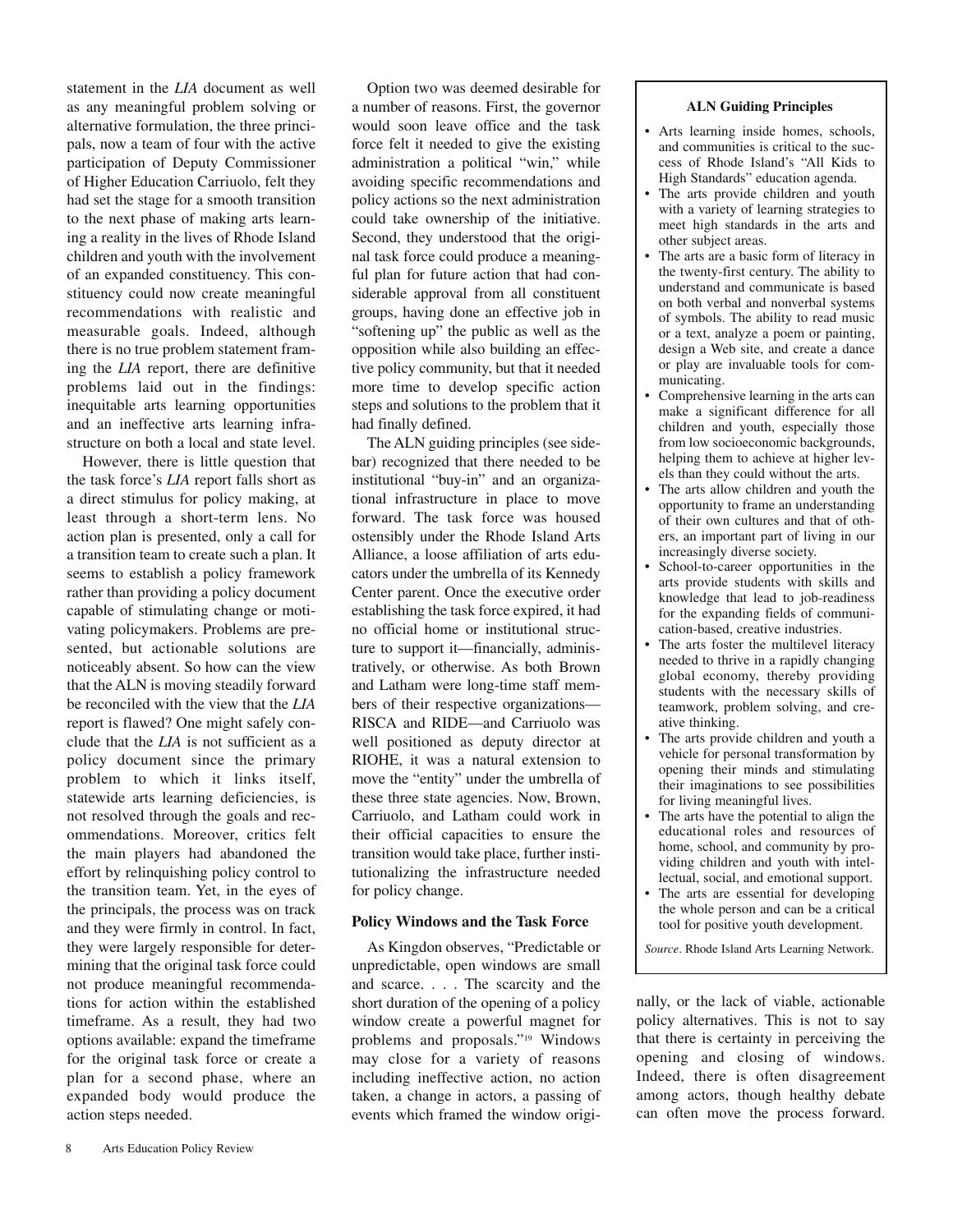Perhaps for that reason, the task force was in no hurry to rush in developing proposals. They took a considerable amount of time to reflect and define the actual problems under consideration and, at the same time, they worked hard to create alliances with a wide range of stakeholders who they believed were needed if change was to occur.

Critics might argue that the time, effort, mobilization, and expenditure of political resources that Kingdon stresses are not satisfied by the *LIA* and the transition team that followed. The volunteer status of the team would appear of particular concern since the new participants might approach the task with considerably less commitment and energy than that of the original task force membership, thereby losing the momentum gained since the publication of the report and precipitating a fall from prominence on the agenda—in effect "drifting away" due largely to inaction and undermobilization of resources. As a consequence, significant effort would have to be expended just to put the issue back on the agenda. However, rather than drifting away, advocates for arts and education reform in Rhode Island would argue that they had succeeded in anchoring the issue on the policy agenda of the three main state agencies involved, as well as the twenty-seven state school districts, the arts community, and various legislators and policymakers.

The main criticism of the *LIA* report seems primarily to be a lack of problem definition. As Petracca puts it, "how an issue is defined or redefined, as the case may be, influences (1) the type of politicking which will ensue around it; (2) its chances of reaching the agenda of a particular political institution; and (3) the probability of a policy outcome favorable to advocates of the issue."20 Only when the task force provides the guiding principles used to formulate goals does a reader have some understanding of the larger problem to be addressed. However, those critical of the task force felt these principles were numerous and not clearly unified around a central definitive problem.

When reading the *LIA* report, the obvious question becomes whether it is even the right place to look for the problem to be addressed. The task force did not begin with a problem and attach a set of solutions. Rather, it began with an issue (linking arts learning to school reform) and faced the task of creating a cohesive constituency for change among educators, artists and arts organizations, policymakers and parents, and members of the community. In keeping with Petracca's statement of what defining a problem must involve, one may ask, Can a politician or policymaker look at the principles in the *LIA* report as the problem statement? If so, is there a solution or policy alternative proposed in the goals and recommendations to follow? For most, the answer is no. That was not the intention of the framers and it may be too narrow a definition of what could be expected from this process. Thus, the following question emerges, Has the task force fulfilled its mandate of presenting policy recommendations related to the potential impact that the arts can have on education? The answer is yes, but not in the initial document or planning phase. This was accomplished by the subsequent transition team which used the strategies presented in the *LIA* report as a formative starting point for action.

This point is addressed directly in a quote by a staff member of the task force. She explained that the task force report contained no action plan intentionally. "It is simply a framework for action. Following Kingdon's advice, we [the task force] wanted the buy-in of second tier people, so we wanted to include them in creating the action plan."21 One might surmise that, because the task force was so concerned with creating a policy model incorporating a mixture of bottom-up and top-down policymaking, that they recommended no specific course of action and thus provided an incomplete document. Although some might question the wisdom of this in light of the gubernatorial mandate for policy recommendations, it is important to note the "lame-duck" status of the governor and the long-term perspective of the *LIA* framers. Media expectations suggested that the aim of the task force was to allow Rhode Island

schools to interact with the state's many artists and resources, and that, if it succeeded, Rhode Island would act as a model for incorporating the arts in education.22 Although it appears that that the *LIA* report missed a significant opportunity to influence not only state but also national arts educational policy, the *LIA* framers felt the media had been shortsighted in viewing their original intention. Moreover, framers believed that they were on target in creating a network that would tap artists and arts organizations and that they were well underway to building a strong statewide infrastructure and model for change.

Clearly, the Rhode Island effort was largely a result of policy entrepreneurship. These entrepreneurs, however, never specifically advocated for one set of solutions before they began; they never opted to capture their "problem in a nutshell."23 Although some argue that the task force missed its opportunity by not clearly establishing a problem definition coupled with clear and definitive policy alternatives to take advantage of an open window, the *LIA* framers would argue that they played the "cards in their hand" the best that they could, with a long-term strategy in mind. To that end, the *LIA* report can then perhaps be looked on not as a policy document capable of moving initiatives through an open window of opportunity, but rather as a "stick" propping the window open, thereby extending the time span of the window itself in an effort to bring together the fragmented arts education policy community to forge viable policy alternatives. Essentially, the task force resisted the temptation to act as a de facto policy community in the short term to build a stable structural basis for future policy actions that arguably would have more long-term impact on arts education in Rhode Island. It was of vital importance then that the fragmentation of the policy community be meaningfully addressed if the long-term vision of the *LIA* framers was to succeed.

Since the publication of the *LIA* report, it has become fairly apparent that the strategy employed by the task force and the transition teams has proven successful since arts education has secured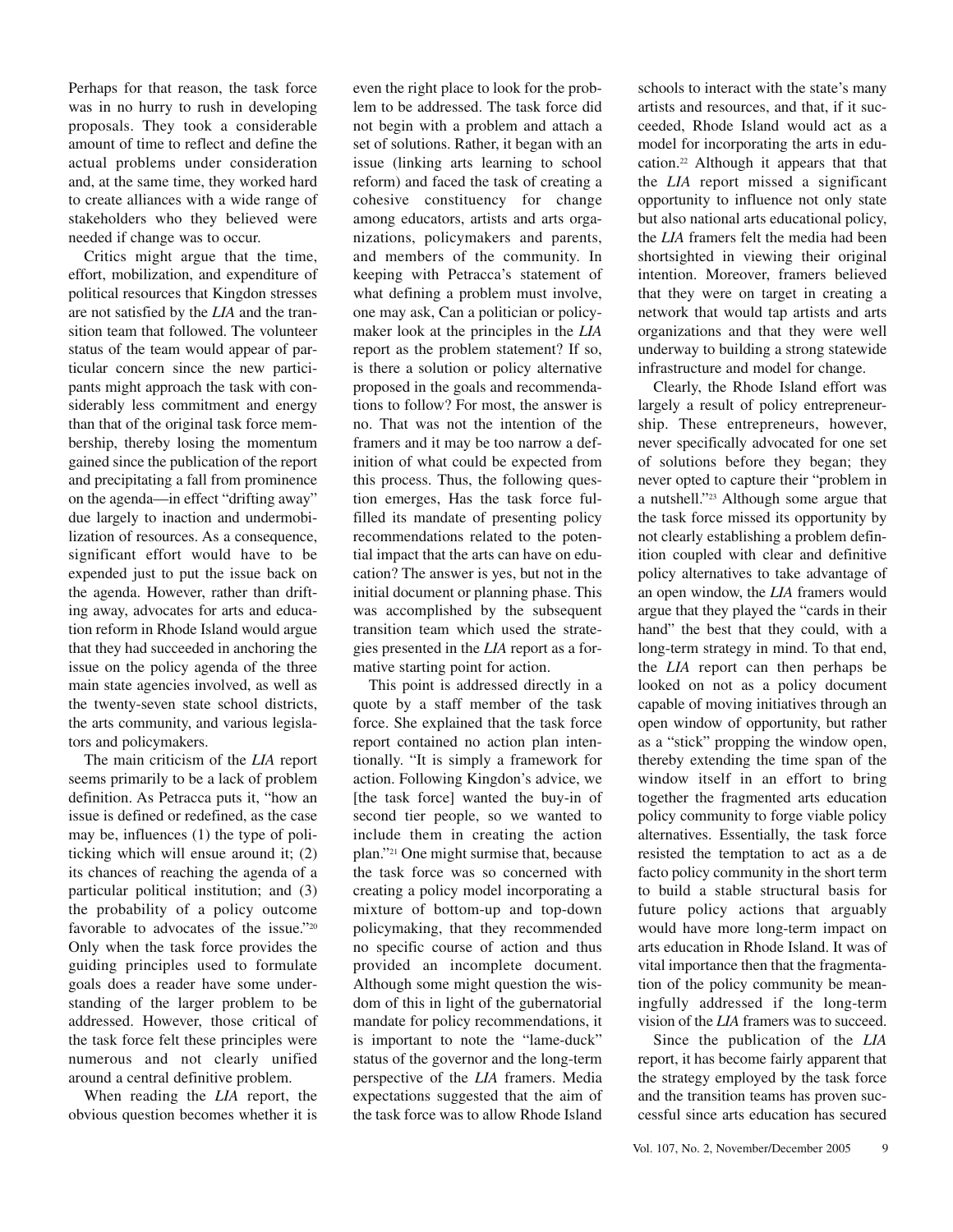a place on multiple agency agendas as well as that of decisionmakers on a district and legislative level. In effect, where the task force was created to recommend specific policy recommendations, it instead recognized the environmental weaknesses of such a scenario and laid the groundwork for future courses of action. As part of this overall strategy, the task force began to mobilize and involve the separate arts and education communities in an effort to draw together a coalition of specialists in the form of a cohesive arts education policy community. If successful, a generation of alternative policy would then emerge, allowing for coupling of the political or problem streams with the policy stream on the part of entrepreneurs within the community itself, rather than an outside body created in the absence of strong community input. Thus, where a window was indeed opened in the form of the task force, the weaknesses of the policy stream did not allow for the necessary coupling of problem and solution, opportunity and action.

### **A Different Lens**

Perhaps then an alternative interpretive policy lens better captures the network's path. Interestingly, the stages process advocated by Jones and Anderson<sup>24</sup> and often dismissed as inherently flawed by critics<sup>25</sup> may in fact provide the most insight into this case. A policy process broken down into manageable and identifiable stages, encompassing specific activities or functions allows for a deeper analytical understanding of what potentially may be seen as a disconcerting and seemingly disconnected "chain of activity."26 As manifested in the ALN, we see that the extended approach discussed above is represented by the sequential yet complex nature of its stages, even if stages blend together at certain points. The *LIA* report served to place arts education upon the decision agenda, which led to policy formulation responsive to *LIA* stated goals and ultimately their adoption and implementation, either current or forthcoming. In essence, the framework for a window is being built by moving deliberately from one stage to the next, a course specifically dictated by the

framework put in place by the task force and the transition team that followed. Although the stages model might lack the theoretical power of Kingdon's streams, in this instance it provides a meaningful and particularly appropriate lens through which to view the development of the ALN, as well as the reasons for the decision by *LIA* framers to adopt a slower, long-term vision.

Just as seen in the streams model, the stages approach to the policy process places direct emphasis on the interactive nature of relationships and partnerships. Accordingly, Rhode Island now has a strong policy coalition of national and local arts advocates; education reformers and theorists; artists, arts and school administrators; and parents and politicians that form a fairly unified arts education policy community. The statewide graduation requirement has been changed to reflect the goals of the *LIA* framers. Parents and funders are involved. The mantra of "home-schoolcommunity" is the basis of a wider perspective on where, when, and how arts learning takes place. In addition, the infrastructure to support such a shift is rapidly expanding. There is talk of a "Year of Arts Education" in 2008 so that the state can celebrate the first classes graduating under the new structure.

According to Kingdon, policy making involves a set of processes, including at least: (1) the setting of the agenda; (2) the specification of alternatives from which a choice is to be made; (3) an authoritative choice among these specified alternatives, as in a legislative vote or presidential decision; and (4) the implementation of the decision.27 In fact, as of 2003, one could argue items one and two were slow in coming; that item three had not happened; and item four was well underway, with the ensuing changes in the statewide graduation requirement, the creation of the ALN and its Web site and personnel, online GIS mapping of arts resources, the availability of funds for school districts and teacher training, and the ongoing stability of the major players involved.28 In addition, the University of Rhode Island has become involved in developing the Web site and the cultural resource mapping. Brown University is on board, not only with the Annenberg Institute for School Reform, but also the Northeast Regional Lab and Providence with a major grant by the Wallace Foundation to develop its after-school and community offerings (including arts programming).

## **Conclusion**

Just what did the task force, operating under a state mandate to provide policy recommendations, accomplish? Although the task force did not provide actionable recommendations, it did underwrite the emergence of a fairly strong and unified arts education policy community which, if sustained, will arguably have a broad and long-term impact on policy generation in Rhode Island. Thus, where the task force might appear ineffectual in terms of taking advantage of an open policy window, it actually prompted the mobilization and structuring of a framework for substantive policy development and implementation beyond the immediate political environment. Stakeholders in arts education initiatives have increased as a result, thereby expanding the policy constituency base as well as political capital.

Critics of *LIA* operated on the belief that a policy window opened. The task force, the ALN, and its framers might counter that a window was cracking, but it was not truly open yet. Perhaps what they saw was a foreshadowing of the window that they hoped to see and were thus inspired to begin building a political coalition capable of supporting action. Nevertheless, Kingdon's three streams were never truly in alignment. As critics suggest, the problem stream was vague, and alternatives in the policy stream virtually nonexistent. The political stream was aligned in some places, and major policy communities and some important actors such as Rosenbaum, McWalters and Carriuolo were involved and working together. The major political actors, however, such as the governor and the former mayor of Rhode Island's largest city, Providence, were not in long-term positions of strength.

Rather than failing to take advantage of an existing policy window, this may be the story of arts advocates who part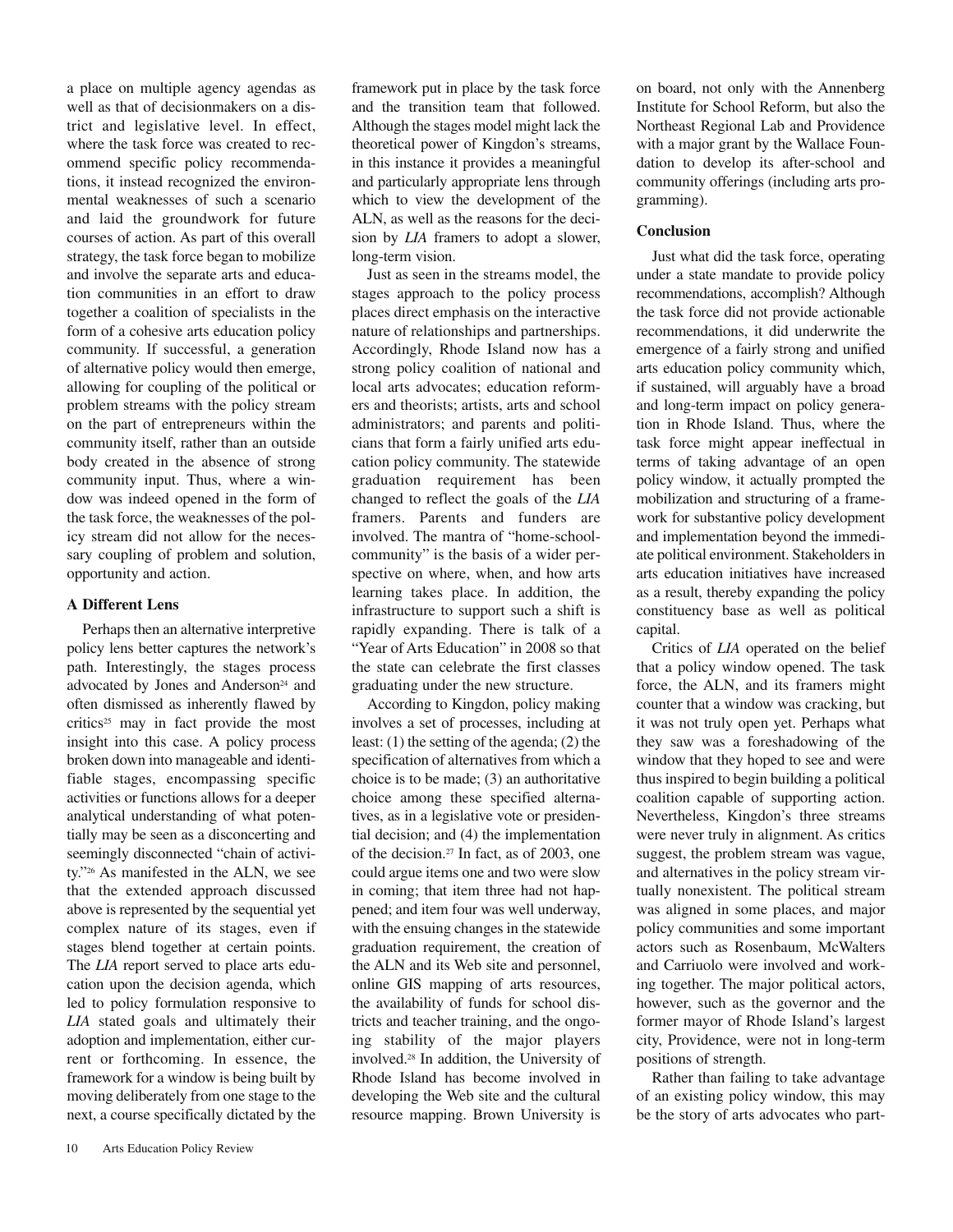nered with school reformers, parents, teachers and the public to build the framework for a future window while they worked to ensure the vista on the "window's other side."

#### **Notes**

1. Scott MacKay, "The New Rhode Island: Census 2000," *Providence Journal*, December 31, 2001. According to the 2000 census, Rhode Island has one of the fastest growing Hispanic populations in the United States. Much of this population is living under the poverty line with a high rate of households headed by single females.

2. John Kingdon, 1995. *Agendas, Alternatives, and Public Policies,* 2nd ed. (New York: Longman, 1995), 203.

3. The Governor's Task Force, *Literacy in the Arts: A Framework for Action*. *Report to Governor Lincoln A. Almond* (Providence: Office of the Governor, 2001), 5. See also http://riartslearning.net/generalinfo/ about.html, although the full report is not available there.

4. News Release (untitled), Office of the Governor (Rhode Island), July 9, 1999.

5. *Literacy in the Arts*, 7.

6. Ibid., 29. See also http://riartslearning. net/generalinfo/about.html, 1.

7. Ibid., 11, 17, 19, 23. See also http:// riartslearning.net/generalinfo/about.html, 1.

8. Ibid., 30–31. See also http://riarts learning.net/generalinfo/about.html, 1.

9. Ibid., 31.

10. Ibid., 31.

11. See Michelle Novello, "Rhode Island Arts Advocates Strive for Arts Education for All Children" (master's thesis, Harvard University, January 2002).

12. *ALN Update*, August 2003. Unpublished report. The Rhode Island Arts Learning Network is a statewide partnership of organizations and individuals who are concerned about the quality and availability of arts learning for students K–12. It operates under the auspices of the Rhode Island State Council on the Arts, the Rhode Island Department of Education (K–12), and the Rhode Island Office of Higher Education. It was created as a follow-up to the 1999–2001 Rhode Island governor's *Literacy in the Arts* task force.

13. *Regulations of the Board of Regents for Elementary and Secondary Education Regarding Public High Schools and Ensuring Literacy for Students Entering High School,* section 5.2, "Requirements for Proficiency-based graduation" (Providence, RI: Department of Education, 2003).

14. *ALN Update*, August 2003. Unpublished report.

15. Ibid.

16. *Literacy in the Arts*, 5.

17. Ibid., 5.

18. A majority of the original task force members and staff are actively involved in this process, more than two years after the task force delivered its report and technically "went into extinction."

19. Kingdon, *Agendas*, 204.

20. M. P. Petracca, "Issue Definitions,

Agenda-building, and Policymaking," *Policy Currents* 2 (1): 4, as quoted in *The Politics of Problem Definition: Shaping the Policy Agenda,* ed. David A. Rochefort and Roger W. Cobb, 8–9. (Topeka: Univ. of Kansas Press, 1994).

21. As quoted in Novello, "Rhode Island Arts Advocates," 13.

22. Marion Davis, "New Task Force Wants Artists to Come to Class," *Providence Journal,* July 12, 1999, B1.

23. Kingdon, *Agendas*, 204.

24. See James Anderson, *Public Policymaking,* 4th ed. (Boston: Houghton Mifflin, 1977/2000); Charles Jones, ed., *An Introduction to the Study of Public Policy,* (North Scituate, MA: Duxbury, 2000).

25. See Paul A. Sabatier, ed., *Theories of the Policy Process: Theoretical Lenses on Public Policy* (Boulder, CO: Westview, 1999).

26. Randall B. Ripley and Grace A. Franklin, *Congress, the Bureaucracy and Public Policy* (Chicago: Dorsey, 1987), 2. 27. Kingdon, 2–3.

28. In 2003, Brown, Carriuolo, Galligan, Latham, McWalters, Rosenbaum, and Simmons were all still actively engaged, as well

as many members of the original task force.

**Ann M. Galligan** is an associate professor and codirector of the Culture and Arts Research Policy Institute at Northeastern University. She is also an executive editor of Heldref's *Journal of Arts Management, Law, and Society.* **Chris N. Burgess** is a Barnett Fellow at Ohio State University.